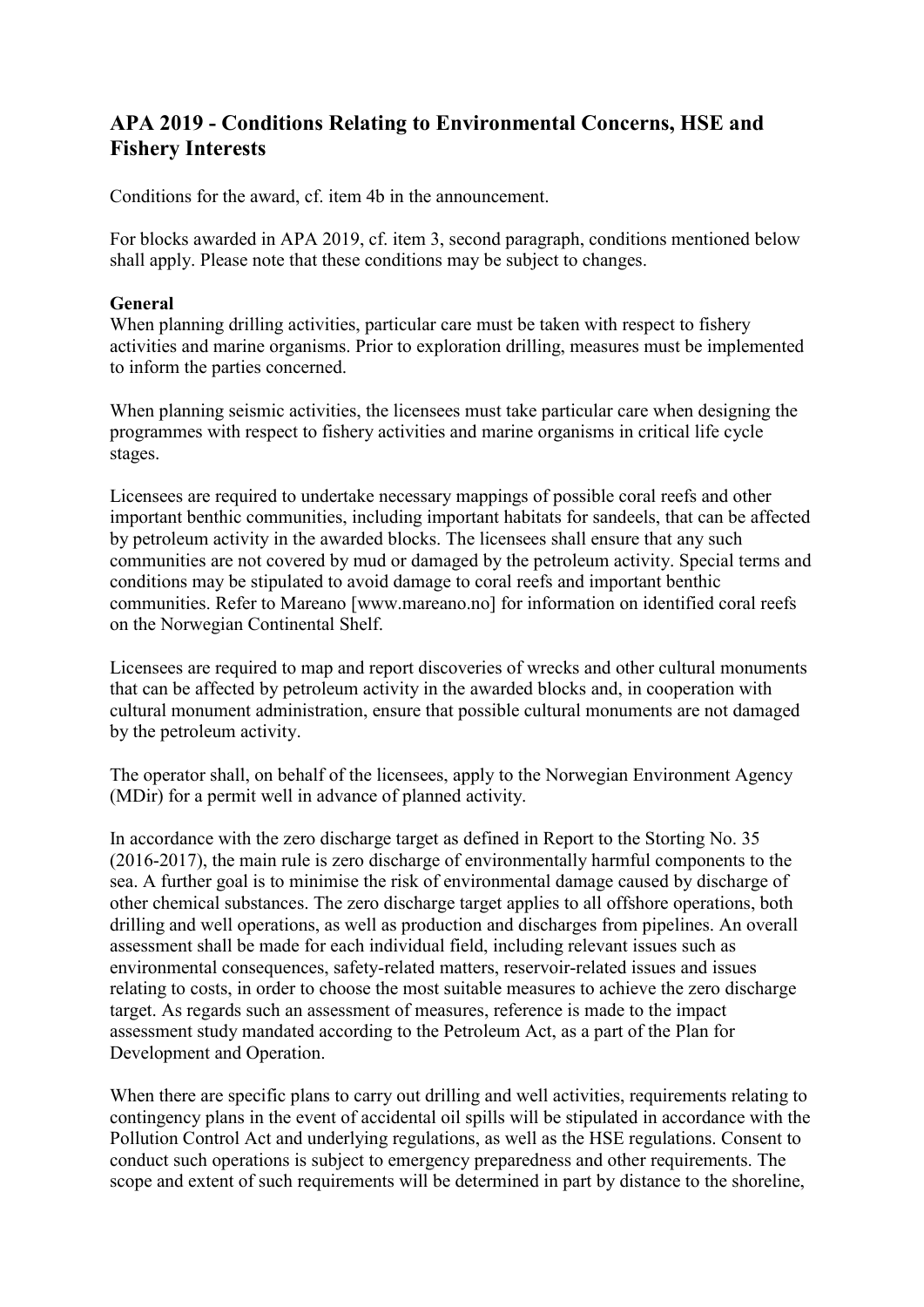proximity to environmentally sensitive areas and impact on other commercial interests. Current regulations require more comprehensive preparedness measures in the areas nearest to the coast, in the event of possible exploration and production activities.

In order to address any challenges, regardless of natural and/or operational conditions, the authorities have developed comprehensive HSE regulations, including safety and management requirements, in cooperation with business partners and the industry. To ensure responsible petroleum activity, it is important that relevant operational uncertainty and risk factors are well understood and safeguarded prior to any exploration drilling or development activity.

The operator shall, by means of risk analysis, cf. Regulations relating to management and the duty to provide information in the petroleum activities and at certain onshore facilities of 29 April 2010, highlight the environmental assessments that form the basis for dimensioning preparedness against acute pollution, cf. Regulations relating to conducting petroleum activities of 29 April 2010, and for implementing probability-reducing measures. The environmental assessment must also include an evaluation of the consequences of operational discharges during exploration drilling.

Pursuant to Report No. 38 to the Storting (2001-2002), it is expected that the industry will continue to contribute to the biological monitoring of living marine resources in order to map possible effects of the petroleum activity.

Updated information about the occurrence of seabirds in areas that can be affected by discharges from petroleum activities is available, and the Government still sees a need to expand the knowledge base. Up-to-date information must always be used in the planning and regulation of the activities, as this helps to ensure that decisions are always made on the best possible factual basis, and founded on up-to-date cost-benefit assessments. It is expected that the industry will contribute to the monitoring of seabirds in connection with impact assessments that accompany any plans for development and operation for new stand-alone developments.

A traffic separation system approved by the United Nations maritime organisation IMO has been established on the Norwegian Continental Shelf. In the event of petroleum activity in or close to the geographically fixed traffic separation systems, the licensees must clarify the planned activity with the Norwegian Coastal Administration well in advance in order to ensure maritime safety.

#### **Special requirements for the North Sea**

In the coastal zone from Stadt to Lista, the licensee shall assure actual capacity regarding coastal emergency preparedness and beach cleaning within a 25 km zone from the baseline, without that capacity being based on local and national emergency response resources. The risk-based approach of the HSE regulations implies that more comprehensive emergency preparedness may be required in coastal areas.

During certain periods of the year, active sandeel fishing takes place in parts of the predefined area, see map at [https://www.npd.no/apa2019.](https://www.npd.no/apa2019) This applies to the following blocks: 2/2, 3 and 6, 3/1, 2, 3, 4 and 5, 4/1, 2 and 3, 5/1, 7/2, 3 and 6, 8/1, 2, 3, 4, 5, 6, 7 and 9, 9/1, 2, 4, 5, 7, 8, 9, 11 and 12, 10/7, 8, 10, 11 and 12, 11/10, 11 and 12, 16/11 and 12, 17/10 and 11, 30/5, 6, 8, 9, 11 and 12. Fishing for sandeel is regulated and locations where such fishing is allowed may vary within this area. In the event that some of these blocks are awarded, drilling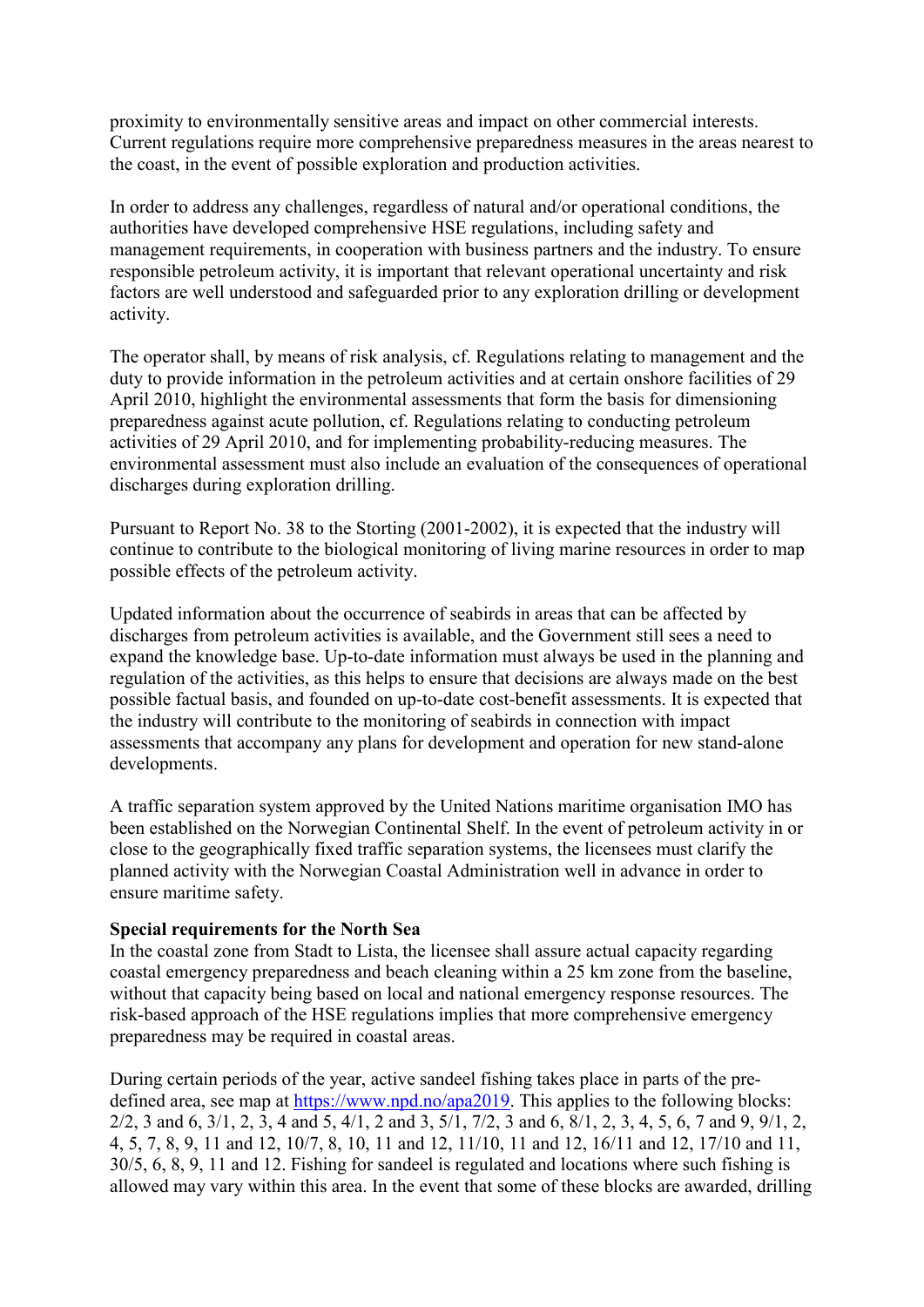restrictions will apply during the time when fishing for sandeel takes place, from 1 April until 30 June. Information about which blocks this applies for in specific years can be obtained from the Directorate of Fisheries. Exploration drilling in and around a zone surrounding the sandeel fields must be implemented with minimal disturbance to spawning and without discharges of drill cuttings, to ensure that the quality of the sandeel fields does not suffer due to mud build-up from drilling activity. In the event of future developments of resources in this area, the licensees must use development solutions that entail the least possible alteration of the seabed in the sandeel fields.

The announced blocks in the North Sea include blocks which are rich fishery areas. These are blocks 26/10 and 11, 17/1, 2, 5, 6, 8, 10 and 11 and 8/1, 2, 4 and 5. Separate conditions may be set regarding fisheries in connection with potential awards in these blocks.

The extensive fishery activities in blocks 31/10 and 11 and 26/1, 2, 4, 5, 7 and 8 entail that permission to drill more than one exploration well at a time will not be granted. Subject to a specific evaluation of the fishery activities, permission for one additional exploration well may be granted.

In blocks 33/2 and 3 and 34/1 and 2 there is extensive industrial trawling in certain periods of the year. No exploration drilling will be allowed in these areas between 1 October and 31 March.

## **Special requirements for the Norwegian Sea**

For Sklinna Bank, open part: (6509/9,12 and 6510/7,10)

- No exploration drilling in oil-bearing layers during spawning season (1 February -1 June)
- No seismic surveys during spawning migration/in the spawning season (1 January 1 May).
- Use of technology to deal with drill cuttings and drilling mud on herring spawning grounds.
- Special measures to strengthen the oil spill emergency response system, including short response times.
- Given the risk-based approach of the health, safety and environment legislation, stricter requirements will apply in vulnerable areas to avoid damage.

For entrance to the Vestfjorden, open part: (6609/1,2,3 and 6610/1,2,3, 6611/1,2)

- No exploration drilling in oil-bearing layers during spawning season (1 February -1 June).
- No exploration drilling in oil-bearing layers in the breeding and moulting seasons (1 March - 31 August).
- No seismic surveys during spawning migration/in the spawning season (1 January 1 May).
- Special measures to strengthen the oil spill emergency response system, including short response times.
- Given the risk-based approach of the health, safety and environment legislation, stricter requirements will apply in vulnerable areas to avoid damage.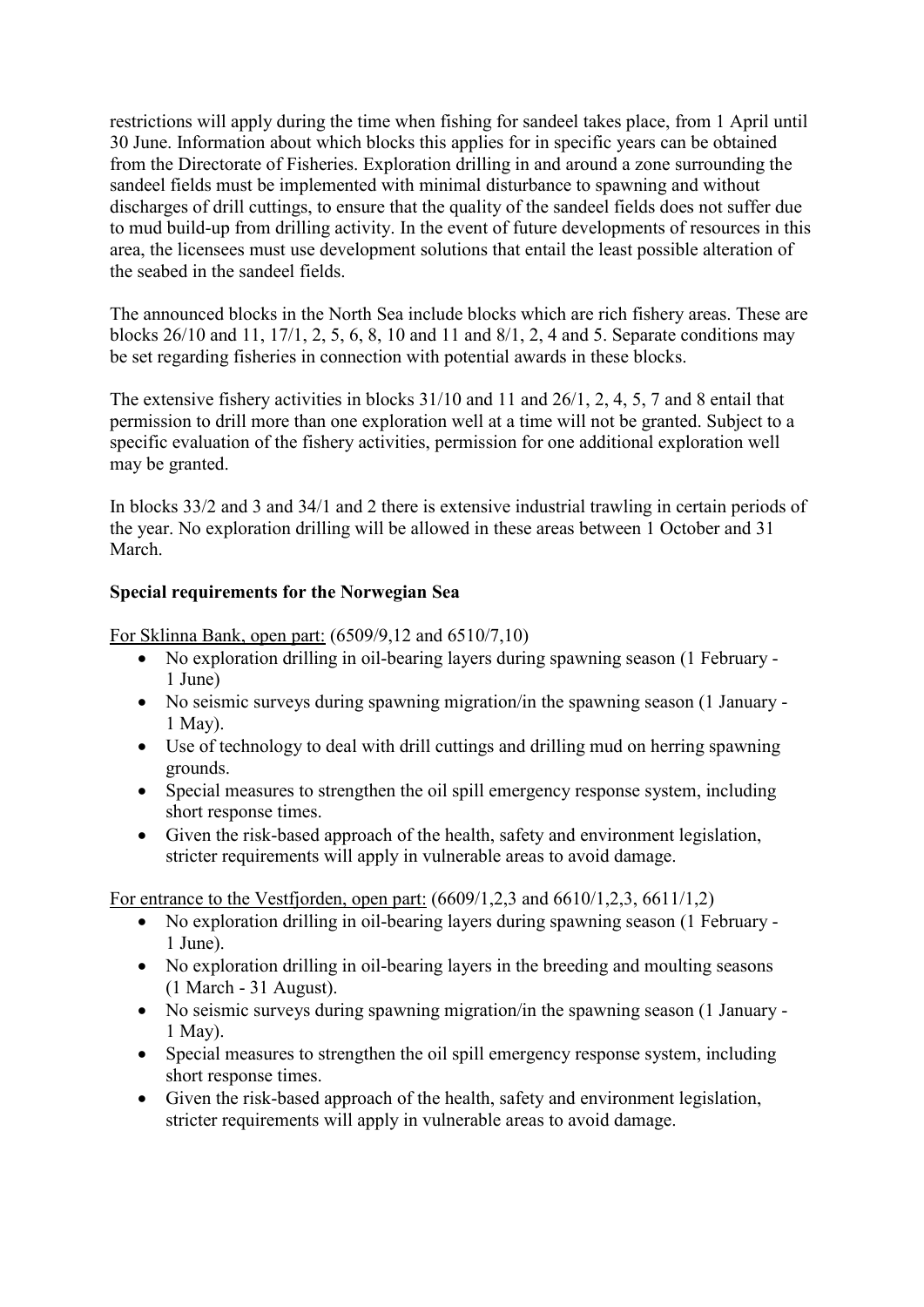Remman and coastal zone, southern part: (6307/2,4,5, 6204/11)

- No exploration drilling in oil-bearing layers in the spawning season and breeding and moulting seasons (1 March - 31 August).
- Special measures to strengthen the oil spill emergency response system, including short response times.
- Given the risk-based approach of the health, safety and environment legislation, stricter requirements will apply in vulnerable areas to avoid damage.

# The Eggakanten area

Special follow-up of the following general requirements:

- New production licenses must conduct surveys to identify any coral reefs or other valuable benthic communities that may be affected by petroleum activities in the relevant blocks, and ensure that they are not damaged. Special conditions may be included in licenses to avoid damage.
- Given the risk-based approach of the health, safety and environment legislation, stricter requirements will apply in vulnerable areas to avoid damage.

The following conditions apply to other areas in the Norwegian Sea to be announced in APA 2018:

- No seismic surveys in the exploration phase to be carried out landward of the 500 metre depth contour in the period between 1 January and 1 April. This restriction does not apply to drill site surveys.
- No exploration drilling in oil-bearing layers between 1 April–15 June in blocks 6204/7, 8, 6304/12 inside 500 metre depth contour; quadrant 6305 inside 500 metre depth contour; quadrants 6306, 6407/2, 3, 5, 6, 8, 9, 11 and 12, 6508, 6509, 6510, 6608/3, 5, 6, 7, 8, 9, 10, 11 and 12, 6609, 6610 and 6611.
- No exploration drilling into oil-bearing layers during breeding and moulting seasons (1 April - 31 August) in blocks 6204/7, 8, 10, 11, 6306/6, 8, 9 and 6307/1,2,4,5.

In special areas with occurrence of vulnerable benthic fauna or key spawning grounds for bottom-spawning fish, requirements may be stipulated for use of technology to handle cuttings and drilling mud, in order to avoid mud build-up.

The authorities will take a flexible approach to the environmental and fisheries-related requirements.

## **Special requirements for the Barents Sea**

The following conditions will apply for the announced blocks in the Barents Sea.

• Drilling in oil-bearing layers will not be permitted in areas closer than 50 km from the actual/observed Ice Edge in the period 15 December – 15 June.

Along the coast of Troms and Finnmark to the Russian border

• No exploration drilling will be permitted in oil-bearing layers in the zone 35–65 km from the baseline in the period 1 March - 31 August.

Tromsøflaket

• No exploration drilling will be permitted in oil-bearing layers beyond 65 km in the period 1 March - 31 August.